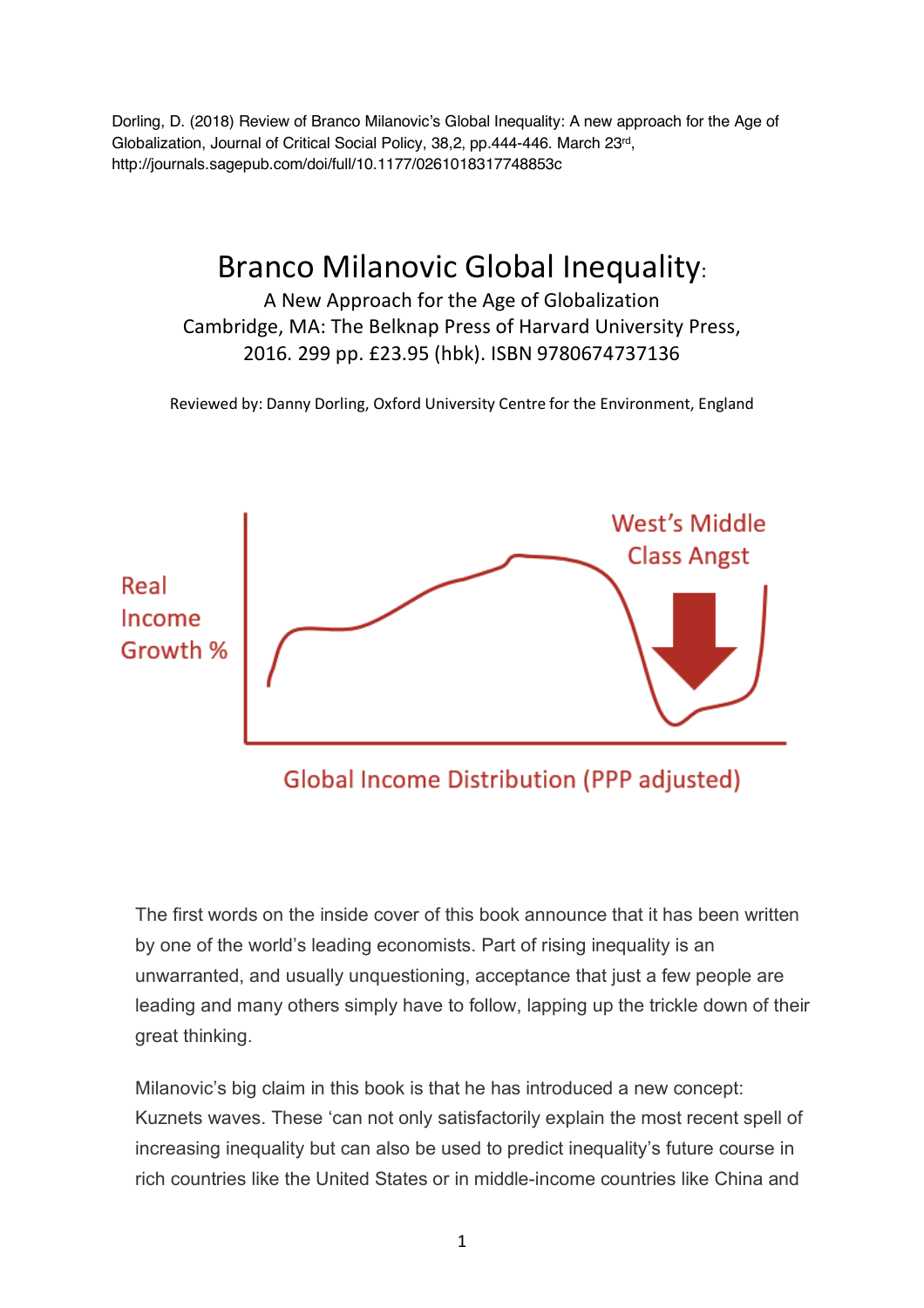Brazil' (p. 4). Milanovic is not bashful. He thinks he has found a way to foretell the future. Without irony, he has named his new theory after Simon Kuznets, the economist who half a century ago gave his name to a curve. The Kuznets curve predicted that with industrialisation inequality in a society at first rises, then it reaches a peak and then, apparently and theoretically, it falls as long as market forces are allowed to run freely. All this is because initially there would be more and more greed and exploitation, but later some form of trickle down would begin to operate. The reality, of course, is that in the country that Kuznets studied the most, the USA, what actually occurred was the very opposite of this. But in 1971, before that became apparent, Kuznets was awarded the equivalent of the Nobel prize in economics. In the decades that followed it became clear that the Kuznets' curve theory was wrong. Inequality in the USA rose and rose, partly because economists carried on talking about the Kuznets curves, rather than doing something more useful.

At one point in this book the author makes an excursion (Excursus 1.3) to discuss how a particular number, one billion, differs from another number, one million. The book is either not aimed at a very able audience, or its writer believes that it shows some great insight to be able to explain that 'To transport \$1 million in \$100 bills requires a medium-sized briefcase. To ferry \$1 billion in the same banknotes would require a thousand such briefcases' (p. 42). If you find such insights illuminating, then this is the book for you.

Before explaining why the new theory of Kuznets waves is not convincing I should say that this book does do a fairly good job of describing the basic global distribution of income inequality and how it has been changing very recently. It also lists a series of interesting historical events that were connected to changes in income and wage inequalities, such as the plague and, much later, world wars. But why does the author then feel obliged to try to define a new economic theory; one that he claims will successfully predict the future? Perhaps this is something some economists feel they must do to be real-economic-men? Perhaps this is what you have to do to win that special Nobel-like prize in economics?

In talking about 'The logic of Kuznets waves' (throughout the book the author alternatives between calling them waves or cycles – he can't decide what they are) Milanovic suggests that: 'Income inequality is, almost by definition, an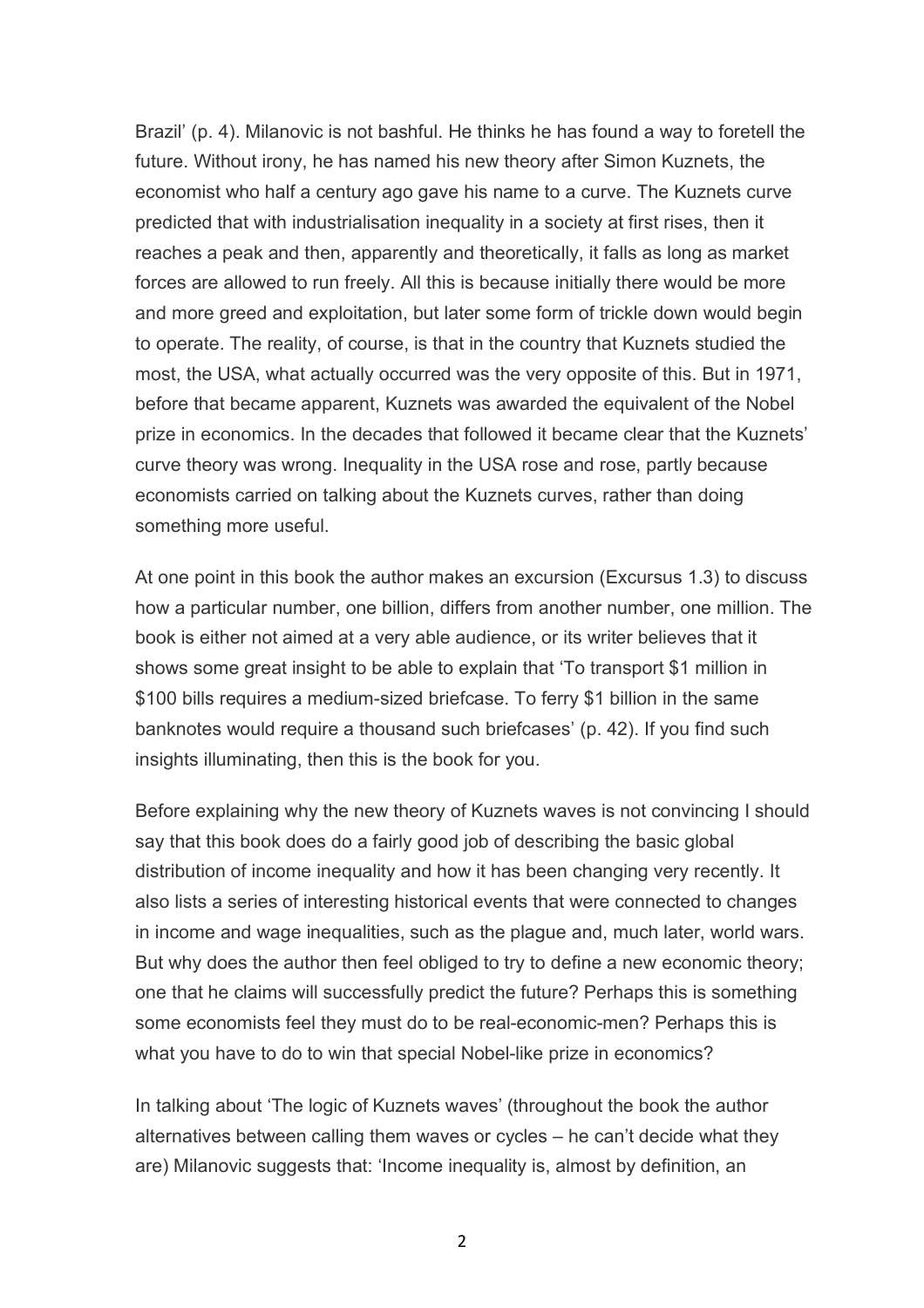outcome of social and political struggles, sometimes violent ones' (p. 86). If that is the case, why then imply that there is some mystic economic model that can predict the future? Social and political struggles are always made under different circumstances, but the outcomes are not preordained. At many points *Global Inequality* reads as a set of notes that the writer has put together from which he will later write a book. Here, laid out, are various competing ideas before it is decided what the final storyline is. Except this is the finished book. And it feels very unfinished. It is full of repetition and list after list of points, each of which apparently you need to understand first – three or four or five things – to then understand everything about an issue before moving on to the next issue. Lists like this would normally have been turned into something more readable. However, much of this book was written in a great hurry on a week-long holiday in Bocas del Toro, Panama, in between swimming in the Caribbean. We are told this at the start which is hardly reassuring but does help partly to explain why things are as they are (see p. vii).

So, to conclude, what is predicted for the USA? Apparently, it is to endure in the near future a 'perfect storm' of rising inequality. On p. 181 Milanovic goes through his theories (of what turns a Kuznets curve into a series of curves) as concern elasticities of capital and labour substitution; robots being more marginally productive; ever greater concentration of wealth as the rich hold stocks and securities, not mostly physical property; and they also get the highest labour incomes in the USA where, apparently: 'rich capitalists and rich workers are the same people' (p. 187). What is more, as part of this perfect storm they will mate with each other more and more, and their children become better and better educated, which mostly means more expensively – perhaps to try to get their heads round books like this? So is the 'perfect storm' prediction convincing?

At this point I couldn't help but think of Frederick Christ Trump Senior, father of Donald John Trump, and husband of Mary Anne Trump producing the Don, ensuring he was better and better educated, and that he didn't hold his money in property … Don't buy this book. Wait a few years and see what happens to income inequalities in the USA. US income inequalities are currently at a decades-long maxima. They could get much worse, but there are also signs that they might now be beginning to fall. The wages of Chief Executive Officers, the highest paid individuals in the USA, are already reported to be falling.

3